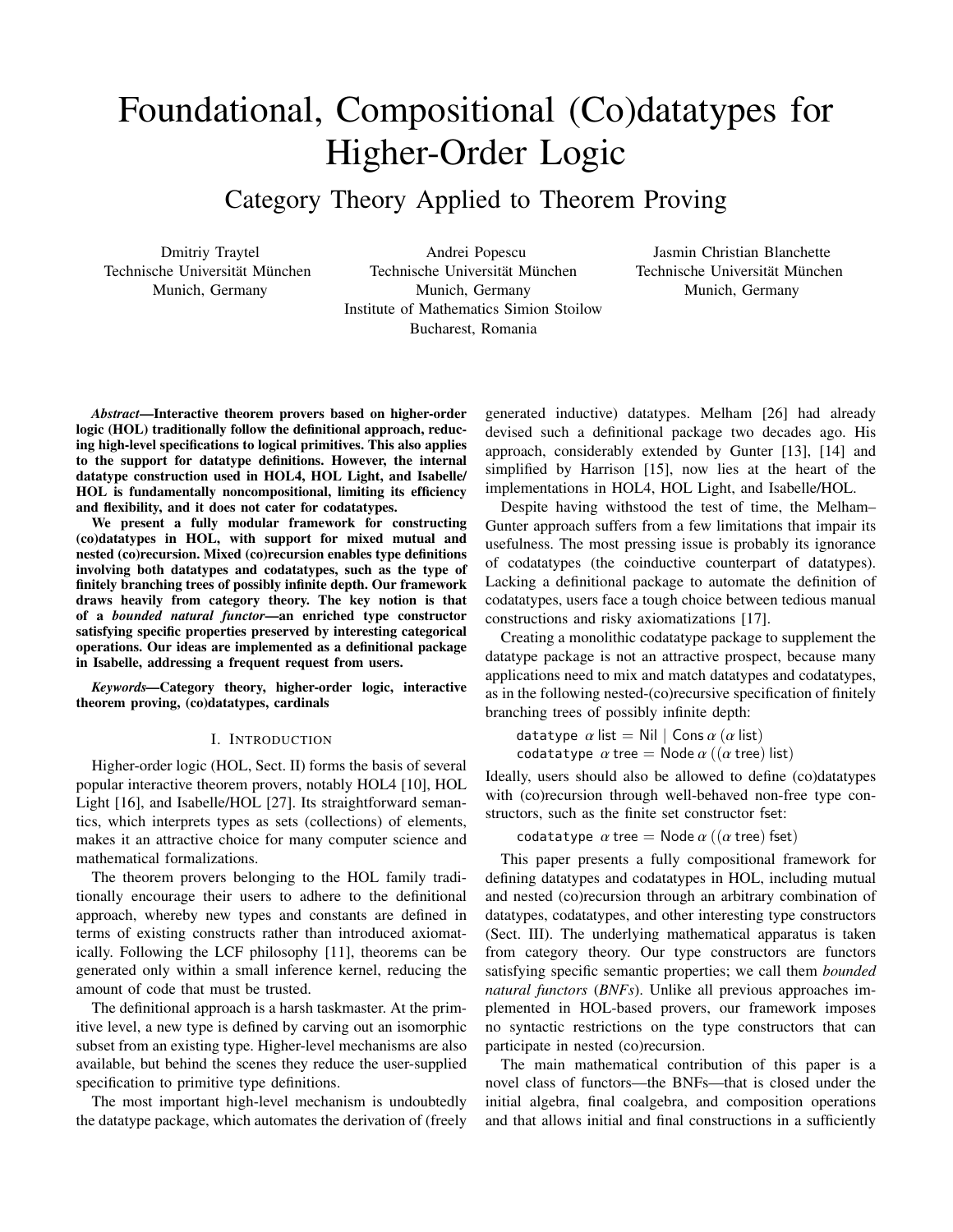"local" way (Sect. IV). Cardinality reasoning with canonical membership-based well-orders lies beyond HOL's expressive power, so we need a theory of cardinals that circumvents this limitation. Performing global categorical constructions in a weak, "local" formalism arguably constitutes the logical equivalent of walking on a tightrope.

We have formalized the development in Isabelle/HOL and are proceeding to implement a fully automatic definitional package for (co)datatypes based on these ideas to supplant the existing datatype package (Sect. V).

# II. HIGHER-ORDER LOGIC (HOL)

By HOL we mean classical higher-order logic with Hilbert choice, the axiom of infinity, and rank-1 polymorphism. HOL is based on Church's simple type theory [9]. It is the logic of Gordon's original HOL system [10] and of its many successors and emulators. To keep the focus on the relevant issues, we present HOL not as a formal system but rather as a framework for expressing mathematics, much in the way that set theory is employed by working mathematicians.

The standard semantics of HOL relies on a universe  $\mathcal U$ of *types*, ranged over by  $\alpha$ ,  $\beta$ ,  $\gamma$ , which we view as nonempty collections of elements. Membership of an element *a* in a type  $\alpha$  is written  $a : \alpha$ . The type unit consists of a single element (), bool is the Boolean type, and nat is the type of natural numbers. Fixed elements of types, such as () : unit, are called *constants*. Given  $\alpha$  and  $\beta$ , we can form the type  $\alpha \rightarrow \beta$  of (total) functions from  $\alpha$  to  $\beta$ . If  $f : \alpha \rightarrow \beta$  and  $a : \alpha$ , then  $f \alpha : \beta$  is the result of applying *f* to *a*. The types  $\alpha + \beta$  and  $\alpha \times \beta$  are the disjoint sum and the product of  $\alpha$  and  $\beta$ , respectively. For *n*-ary functions, we generally prefer the curried form  $f : \alpha_1 \rightarrow$  $\cdots \rightarrow \alpha_n \rightarrow \beta$  to the tuple form.

HOL supports a restrictive, simply typed flavor of set theory. We write  $\alpha$  set for the powertype of  $\alpha$ , consisting of sets of  $\alpha$  elements; it is isomorphic to  $\alpha \rightarrow$  bool. The *universe set of*  $\alpha$ ,  $\bigcup_{\alpha}$ :  $\alpha$  set, is the set consisting of all the elements of α. For notational convenience, we sometimes write  $α$  instead of  $\bigcup_{\alpha}$ . Given an element  $a : \alpha$  and a set  $A : \alpha$  set,  $a \in A$  tests whether *a* belongs to *A*. Although the two concepts are related, set membership is not to be confused with type membership. Given a type  $\alpha$  and a predicate  $\varphi : \alpha \to \text{bool}$ , we can form by comprehension the set  $\{a : \alpha, \varphi \mid a\}$  of type  $\alpha$  set.

While unit, bool, and nat are types in their own right, set,  $\rightarrow$ ,  $+$ , and  $\times$  are *type constructors*, i.e., functions on the universe of types. The first of these is unary, and the last three are binary. Types are a special case of type constructors, with arity 0. We can introduce new type constructors as combinations of existing ones; for example, we can define the ternary type constructor  $(\alpha_1, \alpha_2, \alpha_3)$  F as  $(\alpha_2 + \alpha_1) \times (\alpha_3 \text{ set})$ . Except for infix operators, type constructor application is written in postfix notation (e.g.,  $\alpha$  F) and function application in prefix notation (e.g., *f a*).

Depending on the context,  $(\alpha_1, \ldots, \alpha_n)$  F either denotes the application of F to  $(\alpha_1, \ldots, \alpha_n)$  or simply indicates that F is an *n*-ary type constructor. We abbreviate  $(\alpha_1, \dots, \alpha_n)$  F to  $\overline{\alpha}$  F. Given a binary type constructor  $(\alpha_1, \alpha_2)$  F and a fixed type  $\beta$ ,

 $(\cdot, \beta)$  F denotes the unary type constructor sending an arbitrary type  $\alpha$  to  $(\alpha, \beta)$  F, and similarly for  $(\beta, \_)$  F.

As the main primitive way of introducing custom types, HOL lets us carve out from an existing type  $\alpha$  a type isomorphic to a nonempty set  $A : \alpha$  set, yielding a type  $\beta$  and an injective function  $f : \beta \to \alpha$  whose image is *A*.

Polymorphic constants can be regarded as families of constants indexed by types. For example, the identity function id :  $\alpha \rightarrow \alpha$  is defined for any type  $\alpha$  and corresponds to a family  $(id_{\alpha})_{\alpha\in\mathscr{U}}$ . Id :  $(\alpha\times\alpha)$  set is the identity relation. Function composition  $\circ$  has type  $(\beta \to \gamma) \to (\alpha \to \beta) \to \alpha \to \gamma$ . Type arguments can be indicated by a subscript (e.g.,  $U_{\alpha}$ ).

HOL is significantly weaker than the set theories popular as foundations of mathematics, such as Zermelo–Fraenkel with the axiom of choice (ZFC). Some standard mathematical constructions cannot be performed in HOL, notably those dealing with proper classes or families of unboundedly large sets. A typical example is the representation of the HOL semantics, due to the unbounded nature of the simple type hierarchy. Another example is the standard (membershipbased) theory of ordinals and cardinals, which involves the well-ordered class of ordinals. Nonetheless, many standard mathematical constructions are *local*, meaning that they are performed within an arbitrary but fixed universe set. These are particularly well suited to (polymorphic) HOL. Examples include basic algebra and analysis, formal language theory, and structural operational semantics. A large body of mathematics can be expressed adequately in HOL, as witnessed by the extensive library developments in HOL-based provers.

#### III. DATATYPES IN HOL

The limitations of HOL mentioned above may seem exotic and contrived. Yet our application—datatype definitions—is precisely one of those areas where HOL's lack of expressiveness is most painfully felt. Category theory offers a powerful, modular methodology for constructing (co)datatypes, but filling the gap between theoretical category theory and theorem proving in HOL, with its simply typed set theory, is challenging; indeed, it is the main concern of this paper.

## *A. The Melham–Gunter Approach*

Melham's original datatype package [26] is based on a manually defined polymorphic datatype of finite labeled trees, from which simple datatypes are carved out as subsets. Gunter [13] generalized the package to support mutually recursive datatypes. She also showed how to reduce specifications with nested recursion to mutually recursive specifications. A typical example is the recursive occurrence of  $\alpha$  tree<sub>F</sub> nested in the list type constructor in the definition of finite trees. To define such a type, Gunter unfolds the definition of list, resulting in a mutually recursive definition of trees ( $\alpha$  tree<sub>F</sub>) and "lists-oftrees" ( $\alpha$  tree<sub>F\_</sub>list):

```
datatype \alpha tree<sub>F</sub> = Node \alpha (\alpha tree<sub>F</sub> list)
```

```
and \alpha tree<sub>F</sub> list = Nil | Cons (\alpha tree<sub>F</sub>) (\alpha tree<sub>F</sub> list)
```
Exploiting an isomorphism, the package translates occurrences of  $\alpha$  tree<sub>F</sub> list to ( $\alpha$  tree<sub>F</sub>) list, maintaining to a large extent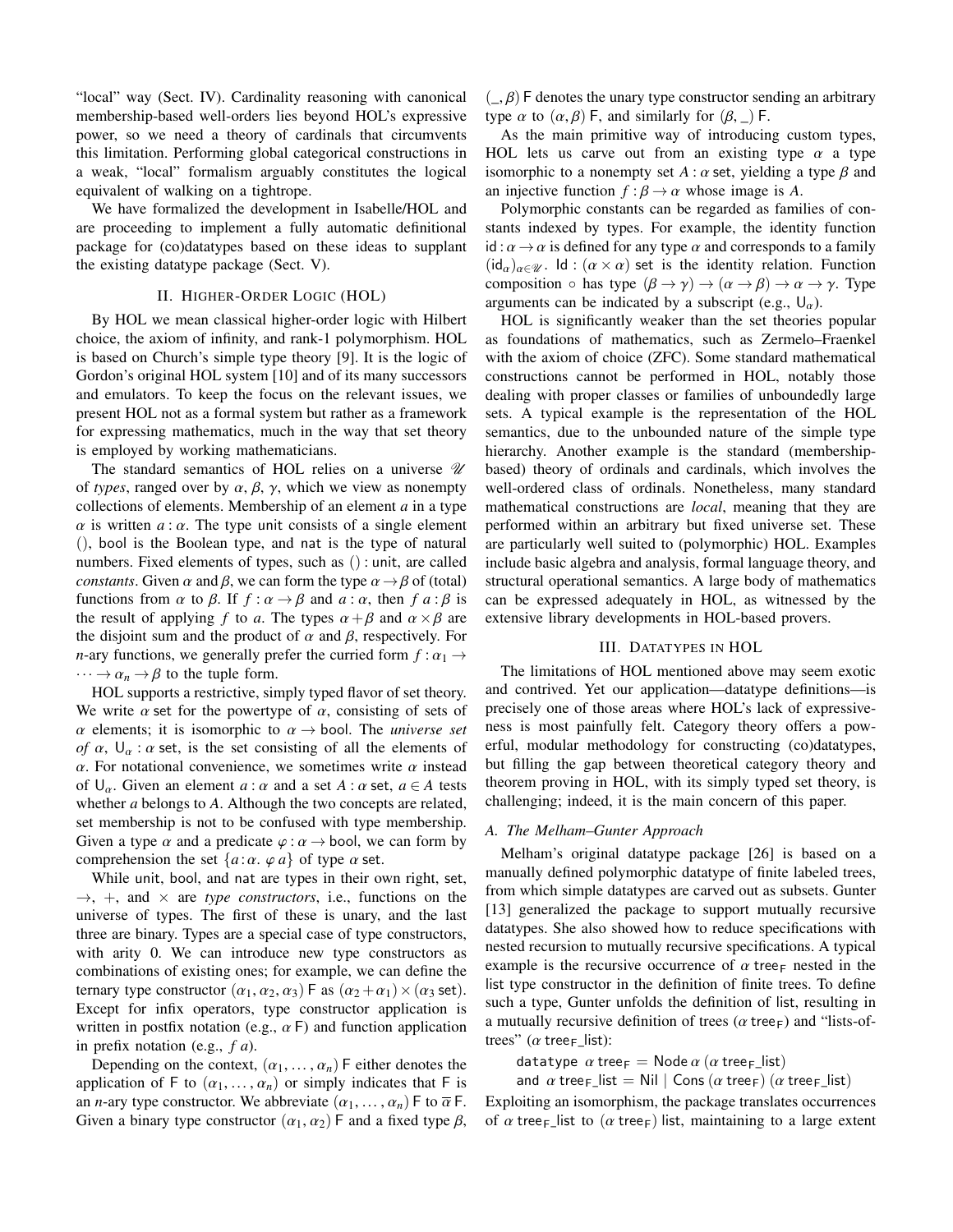the illusion of nested recursion. Orthogonally, Gunter [14] extended Melham's labeled trees with infinite branching to support positive recursion through functions.

The handling of nested recursion by mutual recursion has several limitations, all related to its nonmodularity. Most importantly, it is not clear how to extend the approach to nested recursion and corecursion or to non-free constructors. Also, replaying recursive definitions and transferring results via isomorphisms is prohibitively slow for datatypes with many layers of nesting.

#### *B. Bringing HOL Closer to Category Theory*

Let  $\alpha$  F be a unary type constructor. Category theory has elegant devices to define, based on F, the associated datatype and codatatype by solving the equation  $\alpha \cong \alpha \mathsf{F}$  (up to isomorphism) in a minimal and maximal way, obtaining the initial F-algebra and final F-coalgebra, respectively. However, this requires F to be complemented by an *action on functions between types*, usually called a "map."

The universe of types  $\mathcal U$  naturally forms a category where the objects are types and the morphisms are functions between types. We are interested in type constructors  $(\alpha_1, \dots, \alpha_n)$  F that are also *functors* on  $\mathcal{U}$ , i.e., that are equipped with an action on morphisms commuting with identities and composition. Taking advantage of polymorphism, this action can be expressed as a constant Fmap :  $(\alpha_1 \rightarrow \beta_1) \rightarrow \cdots \rightarrow (\alpha_n \rightarrow \beta_n) \rightarrow \overline{\alpha} \vdash \rightarrow$  $\overline{\beta}$  F satisfying Fmap id ... id = id and Fmap  $(g_1 \circ f_1)$  ...  $(g_n \circ f_2)$  $f_n$ ) = Fmap  $\overline{g}$   $\circ$  Fmap  $\overline{f}$ . Functors on  $\mathcal U$  can be written as pairs (F, Fmap). Let us review some basic examples of functors.

 $(n, \alpha)$ -constant functor  $(C_{n,\alpha}, \text{Cmap}_{n,\alpha})$ : The  $(n, \alpha)$ constant functor  $(C_{n,\alpha}, C_{map,n,\alpha})$  is the *n*-ary functor consisting of the constant type constructor  $(\beta_1, \ldots, \beta_n)$   $C_{n,\alpha} = \alpha$  and the constant map function  $\textsf{Cmap}_{n,\alpha} f_1 \dots f_n = \text{id}.$ 

*Sum functor*  $(+, \oplus)$ *:*  $\alpha_1 + \alpha_2$  consists of a copy  $\text{Inl } a_1$  of each element  $a_1 : \alpha_1$  and a copy  $\ln a_2$  of each element  $a_2 : \alpha_2$ . Given  $f_1: \alpha_1 \rightarrow \beta$  and  $f_2: \alpha_2 \rightarrow \beta$ , let  $[f_1, f_2]: \alpha_1 + \alpha_2 \rightarrow \beta$  be the function sending  $\ln |a_1|$  to  $f_1 a_1$  and  $\ln a_2$  to  $f_2 a_2$ . Given  $f_1: \alpha_1 \rightarrow \beta_1$  and  $f_2: \alpha_2 \rightarrow \beta_2$ , let  $f_1 \oplus f_2: \alpha_1 + \alpha_2 \rightarrow \beta_1 + \beta_2$ be  $[lnl \circ f_1, lnr \circ f_2].$ 

*Product functor*  $(\times, \otimes)$ *:* Let fst :  $\alpha_1 \times \alpha_2 \rightarrow \alpha_1$  and snd :  $\alpha_1 \times \alpha_2 \rightarrow \alpha_2$  denote the two standard projection functions. Given  $f_1: \alpha \rightarrow \beta_1$  and  $f_2: \alpha \rightarrow \beta_2$ , let  $\langle f_1, f_2 \rangle : \alpha \rightarrow \beta_1 \times \beta_2$ be the function  $a \mapsto (f_1 a, f_2 a)$ . Given  $f_1 : \alpha_1 \rightarrow \beta_1$  and  $f_2 :$  $\alpha_2 \rightarrow \beta_2$ , let  $f_1 \otimes f_2 : \alpha_1 \times \alpha_2 \rightarrow \beta_1 \times \beta_2$  be  $\langle f_1 \circ \text{fst}, f_2 \circ \text{snd} \rangle$ .

 $\alpha$ -Function space functor (func<sub>α</sub>, comp<sub>α</sub>): Given a type  $\alpha$ ,<br> $\beta$  func  $\alpha \rightarrow \beta$  For all  $\alpha : \beta \rightarrow \gamma$  we define let  $\beta$  func<sub> $\alpha$ </sub> =  $\alpha \rightarrow \beta$ . For all  $g : \beta \rightarrow \gamma$ , we define comp<sub>a</sub> *g* :  $\beta$  func<sub>a</sub>  $\rightarrow \gamma$  func<sub>a</sub> as comp<sub>a</sub> *g*  $f = g \circ f$ .<br>Powertype functor (set image): The function

*Powertype functor* (set, image)*:* The function image *<sup>f</sup>* :  $\alpha$  set  $\rightarrow \beta$  set sends each set *A* to the image of *A* through the function  $f : \alpha \rightarrow \beta$ .

*k-Powertype functor* ( $\text{set}_k$ , image<sub>*k*</sub>): Given a cardinal *k*, for<br>types  $\alpha$ , we define the type  $\alpha$  set, by comprehension all types  $\alpha$ , we define the type  $\alpha$  set<sub>k</sub> by comprehension, carving out from  $\alpha$  set only those sets of cardinality  $\langle k$ .

Although specific map functions are heavily used in HOL theories (e.g., map, image), the theorem provers traditionally do not record the functorial structure Fmap of F or take advantage of it when defining datatypes. The next examples illustrate the benefits of keeping such additional structure.

*Finite lists:* The unary type constructor list, which sends each type  $\alpha$  to the type  $\alpha$  list of lists of  $\alpha$  elements, is categorically given as the initial algebra on the second argument of the binary functor (F, Fmap), where  $(\alpha, \beta)$  F = unit +  $\alpha \times \beta$  and Fmap  $f g = id \oplus f \otimes g$ . More precisely, there exists a (polymorphic) *folding bijection* fld :  $(\alpha, \alpha \text{ list}) \vDash \rightarrow \alpha$  list making ( $\alpha$  list, fld) the initial algebra for the unary functor  $(\alpha, \alpha)$  F. Here, fld  $=$   $\langle$ Nil, Cons $\rangle$ , where Nil and Cons are the familiar list operations. The initial algebra property corresponds to the availability of the standard iterator for lists. Then (list, map) is itself a unary functor.

*Finitely branching trees of finite depth:* Defining lists is hardly a spectacular achievement. It is the *abstract interface* to lists that makes category theory relevant: (list, map) is simply another functor available for nesting in (co)datatype definitions. Assume we want to define finitely branching trees of finite depth. This involves taking the initial algebra  $\alpha$  tree<sub>F</sub> on the second argument of the functor (G, Gmap), where  $(\alpha, \beta)$   $G = \alpha \times \beta$  list and Gmap  $f g = f \otimes$  map g. The resulting iterator iter :  $(\alpha \times \beta \text{ list } \rightarrow \beta) \rightarrow \alpha \text{ tree}_F \rightarrow \beta$  has the characteristic equation iter  $s \circ \text{fld} = s \circ (\text{id} \otimes \text{map} (\text{iter} s)),$ where fld is the folding bijection for  $\alpha$  tree<sub>F</sub> (Fig. 1). Thus, the "contract" of tree iteration reads: Given tree-like structure on  $\beta$  as the function  $s : \alpha \times \beta$  list  $\rightarrow \beta$  (viewing  $\beta$  as consisting of "abstract trees," with constructor *s*), provide iter *s* such that iter *s* (fld  $(a, trl)$ ) = *s*  $(a, \text{map (iter s) } trl)$  for all  $a : \alpha$  and  $trl$  : ( $\alpha$  tree<sub>F</sub>) list. By using the map interface for accessing lists, the characteristic equation for iter abstracts away from the definition of lists, enabling truly modular nesting of recursive types inside recursive definitions of larger types. The categorical approach also handles nested recursion through corecursion, as illustrated next.

*Finitely branching trees of possibly infinite depth:* To define trees of possibly infinite depth, we can take the final coalgebra  $\alpha$  tree<sub>I</sub> on the second argument of the functor (G, Gmap) defined above. The resulting coiterator coiter has polymorphic type  $(\beta \to \alpha \times \beta \text{ list}) \to \beta \to \alpha \text{ tree}_1$ , and its characteristic equation is upf  $\circ$  coiter  $s - (\text{id} \otimes \text{man} (\text{coiter} s)) \circ s$ , where equation is unf  $\circ$  coiter  $s = (id \otimes map (coiter s)) \circ s$ , where unf is the *unfolding bijection* associated with  $\alpha$  tree<sub>1</sub> (Fig. 2). Normally, we would split unf into two functions as unf  $=$  $\langle$ lab, sub $\rangle$ , where, for any  $tr : \alpha$  tree<sub>l</sub>, lab  $tr : \alpha$  is the label<br>of the root and sub tr is the list of its subtrees. By also of the root and sub *tr* is the list of its subtrees. By also splitting  $s : \beta \to \alpha \times \beta$  list into a pair of functions *L* and *S*, the contract of tree coiteration reads: Given a tree-like structure on *β* consisting of functions *L* : *β* → *α* and *S* : *β* → *β* list, yield a function coiter  $\langle L, S \rangle$  such that lab (coiter  $\langle L, S \rangle$  *b*) = *L b* and sub (coiter  $\langle L, S \rangle$  *b*) = map (coiter  $\langle L, S \rangle$ ) (*S b*) for all *b* : *β*.

*Unordered finitely branching trees of possibly infinite depth:* Assume that we want our finitely branching trees to be unordered. Instead of lists, we can employ finite sets (or even finite multisets). We can then define  $\alpha$  tree<sub>UI</sub> as the final coalgebra of the functor (H, Hmap), where  $(\alpha, \beta)$  H =  $\alpha \times \beta$  fset and Hmap  $f g = f \otimes$  image g.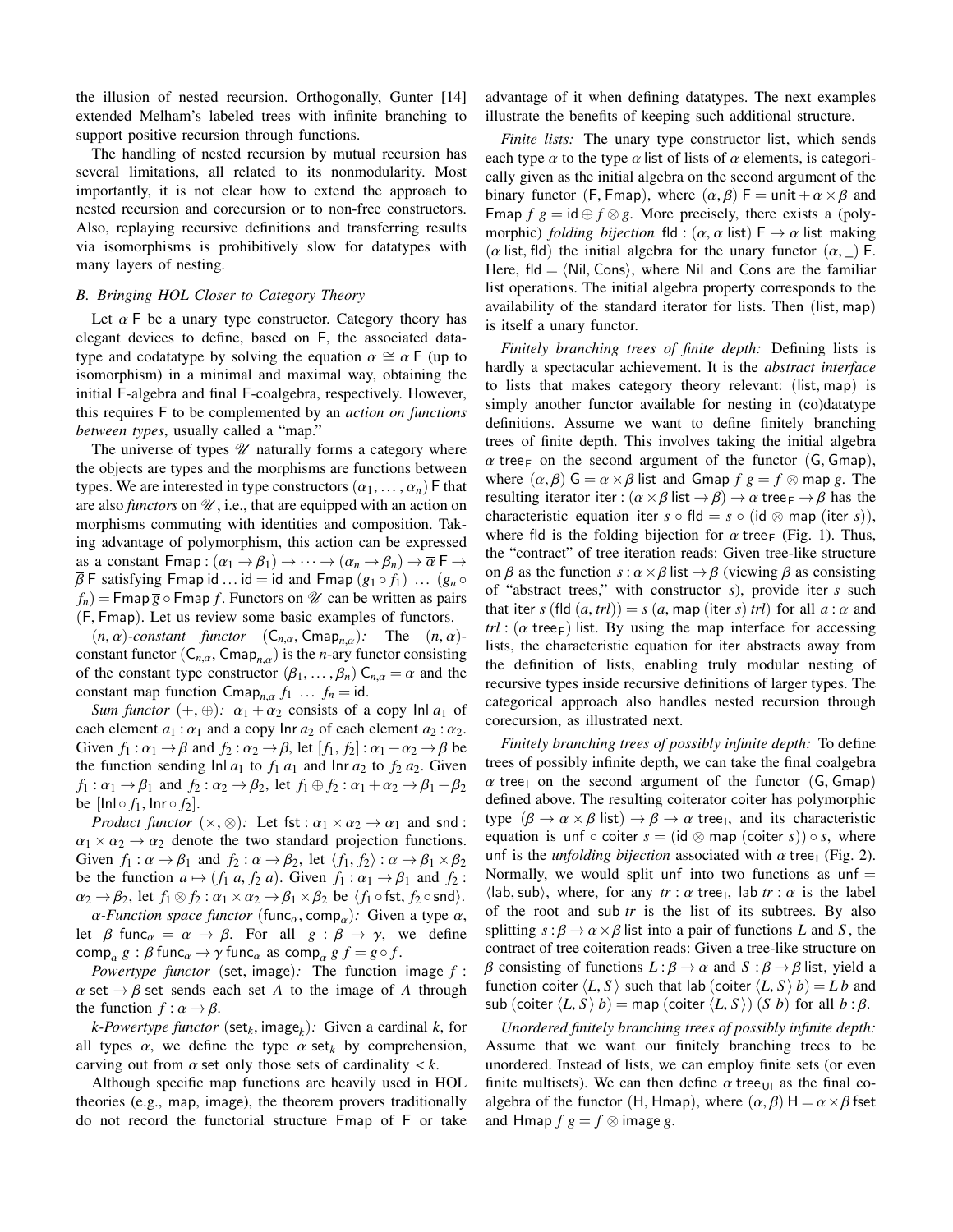

Fig. 1. Iterator for finitely branching trees of finite depth



Fig. 2. Coiterator for finitely branching trees of possibly infinite depth

## *C. Bringing Category Theory Closer to HOL*

Next we focus on devising a proper categorical setting to accommodate (co)datatype definitions. Our desired class  $\mathcal K$ of functors (perhaps with additional structure) on the universe of types should satisfy the following four constraints:

- C1  $\mathcal X$  contains basic functors, including the constant, sum, product, and function-space functors.
- C2 All functors in  $K$  *admit* both (a) initial algebras and (b) final coalgebras.
- C3  $K$  is *closed under* (a) initial algebras; (b) final coalgebras; and (c) composition.
- C4 The initial algebra and final coalgebra operations over K are *expressible* in HOL.

In addition to the above nonnegotiable requirements, we formulate a desideratum:

D  $\mathcal X$  contains interesting non-free functors, such as the bounded sets and multisets.

Among the basic functors mentioned in constraint C1, constants,  $+$ , and  $\times$  are needed for constructing even simple datatypes, whereas func<sub> $\alpha$ </sub> enables infinite branching. The nonfree functors mentioned in the desideratum D further extend (co)datatypes with permutative structures, among which finite sets and multisets are especially useful in computer science formalizations, e.g., the semantics of programming languages.

In C3, closure under initial algebras means the following, say, for binary functors  $((\alpha, \beta)$  F, Fmap). If we fix an argument, say, the first, then, by C2, for each fixed type  $\alpha$ , there exists the initial F-algebra on the second argument,  $\alpha$  IF, for which we can define a map operator IFmap. C3 requires that the unary functor (IF, IFmap) be in  $\mathcal{K}$ . And similarly for closure under final coalgebras.

C4 is required because we are committed to a definitional framework. Otherwise, we could simply postulate the types corresponding to initial and final coalgebras, together with the necessary (co)iterators and their properties.

The literature does not appear to provide a complete solution for the above system of constraints. An obvious candidate, the class of  $\omega$ -bicontinuous functors [25], satisfies C1–C3 but not C4, because the associated limit construction requires a logic that can express infinite type families (e.g.,  $(\text{unit } F^n)_n$  for the final coalgebra).

Many results from the literature are concerned only with a given type of construction, and only with admissibility (C2), ignoring closure (C3). Rutten's monograph [33] focuses on coalgebras. It describes a general class of functors on sets, namely, those that preserve weak pullbacks and have a set of generators, or, sufficiently, preserve weak pullbacks and are bounded (in that there exists a cardinal upper bound for the coalgebras generated by any singleton in any of their coalgebras). The main issue with this class of functors is admissibility of initial algebras (C2-a). Closure properties (C3), which Rutten omits to discuss, might also be an issue.

Also focusing on coalgebra, Barr [5], [6] proves the existence of a final coalgebra for accessible functors on sets (i.e., functors preserving *k*-filtered colimits for some *k*). This result is an internalization to sets of Aczel and Mendler's final coalgebra theorem [2] stated for set-based functors on classes. Moreover, Barr produces a bound for the size of the final coalgebra, assuming the existence of a certain large cardinal (subject to a property intermediate between weak and strong inaccessibility). However, *k*-filtered colimits are incompatible with C4 for the same reason  $\omega$ -limit constructions are, and internalizing the construction to a sufficiently large type using the provided cardinal bound is also infeasible, because it requires large cardinals whose existence is not provable in HOL or even ZFC. (C2-a and C3 might also be problematic.)

A different result from Barr [5] suggests yet another approach. It states that any quotient functor of an  $\omega$ -bicontinuous functor admits a weakly final coalgebra obtained from any weakly final coalgebra of the latter. A subclass of  $\omega$ -bicontinuous that admits HOL-expressible (co)datatype constructions could prove to be an answer to C1–C4 via this result. In fact, the class  $\mathcal{K}$  we adopt in this paper includes the class  $\mathcal{K}'$  of functors F that are quotients of Fbd-function-space functors, with Fbd a cardinal number depending on F. Whether  $\mathcal{K}'$  is also a solution to C1–C4 remains for us an open question.

Hensel and Jacobs [18] propose a modular development of (co)datatypes for datafunctors, a syntactically specified class consisting of functors obtained from constants,  $+$ , and  $\times$ by repeated application of composition, initial algebra, and final coalgebra. Datafunctors satisfy C1–C3 but ostensibly not C4, because the arguments, which employ abstract results on categorical logic and fibrations [19], rely on (co)limits. Another drawback of datafunctors is their failure to satisfy the desideratum D (even though the abstract results [19] may apply to a much larger class).

Abbott, Altenkirch, and Ghani [1] define container types (with an indexed extension [3] also covering terms with bindings) satisfying C1–C3, but not C4 (as they rely on dependent types) or D. Finally, Hoogendijk and de Moor [22] discuss container types as relators without analyzing C2–C4.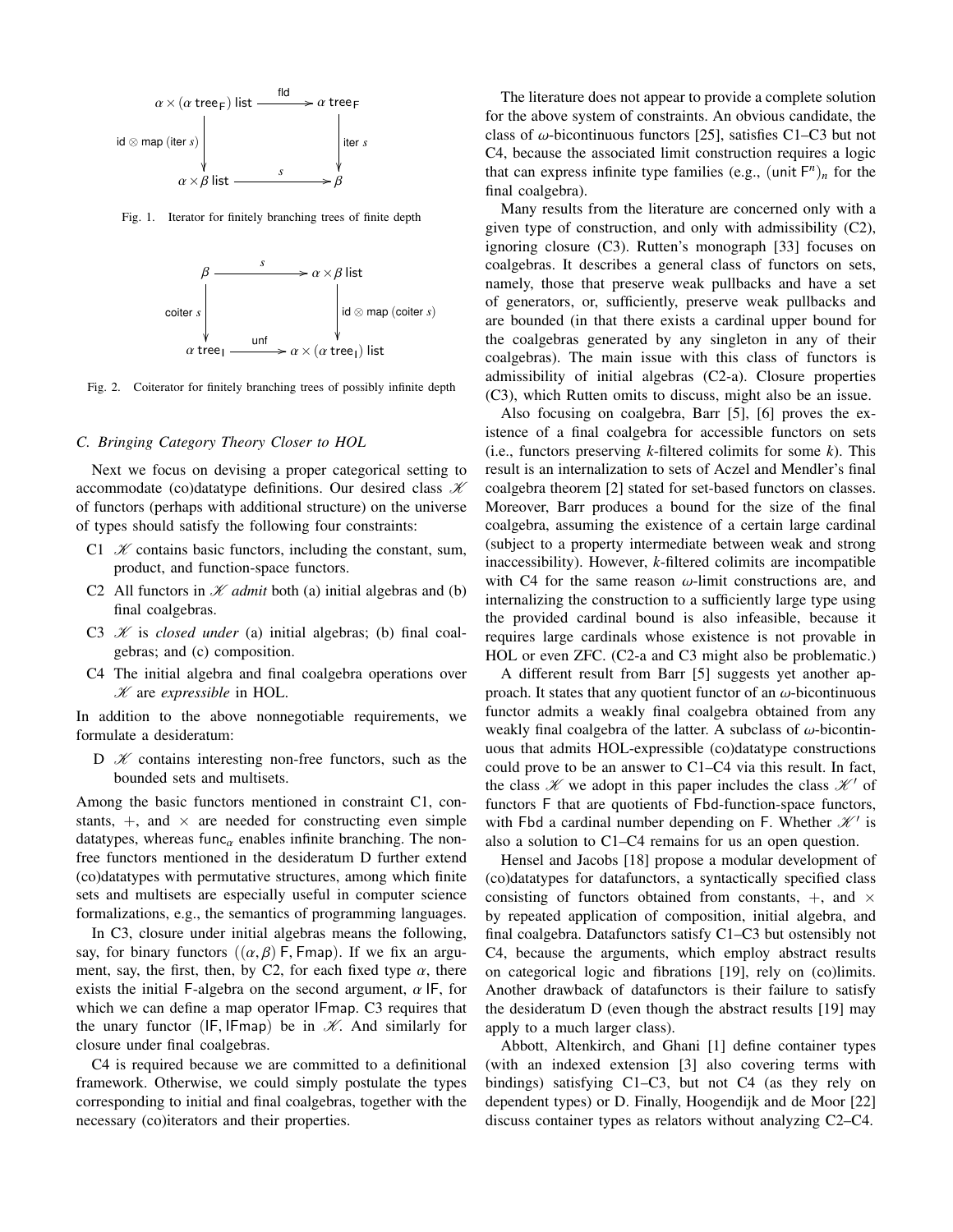

Fig. 3. An element *x* of  $\alpha$  F with Fset  $x = \{a_1, a_2, a_3\}$ 



Fig. 4. The "set" natural transformation

## IV. BOUNDED NATURAL FUNCTORS

To accommodate constraints C1–C4 in HOL, we must work in a strict cardinal-bounded fashion, always keeping in sight a universe type able to host the necessary construction. Consequently, our functors will carry their cardinal bounds.

A useful means to keep cardinality under control is the consideration of a natural "atom" structure potentially available for the HOL type constructors in addition to the map structure. For the unary type constructor F, we consider a polymorphic constant Fset :  $\alpha \to \alpha$  set, where Fset *x* consists of all "atoms" of *x*; for example, if F is list, Fset returns the set of elements in the list.

We think of the elements x of  $\alpha$  F as consisting of a *shape* together with a *content* that fills the shape with elements of  $\alpha$ , with Fset *x* returning this content in flattened format, as a set (Fig. 3). This suggests that Fset should be a natural transformation between the functors (F, Fmap) and (set, image) (i.e., the diagram in Fig. 4 commutes for all  $f: \alpha \rightarrow \beta$ ). Fset allows us to internalize the type constructor F to sets of elements of given types  $\alpha$ . Namely, we define Fin :  $\alpha$  set  $\rightarrow$   $(\alpha \in \mathbb{F})$  set by Fin  $A = \{x : \alpha \in \mathbb{F}$ . Fset  $x \subseteq A\}$ . The generalization to *n*-ary functors is straightforward, with Fin  $A_1$  ...  $A_n = \{x : (\alpha_1, ..., \alpha_n) \in \Lambda_i\}$  Fset<sub>*i*</sub>  $x \subseteq A_i\}$ . In particular, Fin  $\alpha_1$ ,  $A_2 = \{x : (\alpha_1, \alpha_2) \in \Lambda_i\}$  (where the ticular, Fin  $\alpha_1 A_2 = \{x : (\alpha_1, \alpha_2) \in \mathbb{R} \}$  (where the first occurrence of  $\alpha_1$  is an abbreviation for  $U_{\alpha_1}$ ).<br>Combining the map and set operators with suita

Combining the map and set operators with suitable cardinal bounds, we obtain the following key notion, presented here for the binary case. A binary *bounded natural functor* (*BNF*) is a tuple  $\mathscr{F} = (F, F \cap F)$  Fset, Fbd), where

- F is a binary type constructor,
- Fmap:  $(\alpha_1 \rightarrow \beta_1) \rightarrow (\alpha_2 \rightarrow \beta_2) \rightarrow (\alpha_1, \alpha_2)$  F $\rightarrow (\beta_1, \beta_2)$  F,
- Fset<sub>i</sub>:  $(\alpha_1, \alpha_2) \in \rightarrow \alpha_i$  set for  $i \in \{1, 2\}$ ,<br>Find is an infinite cardinal number
- Fbd is an infinite cardinal number,

satisfying the following properties:

<sup>F</sup>UNC (F, Fmap) is a binary functor.

NAT<sub>1</sub> For all  $\alpha_2$ , Fset<sub>1</sub> is a natural transformation between  $((\_, \alpha_2)$  F, Fmap) and (set, image).

- NAT<sub>2</sub> For all  $\alpha_1$ , Fset<sub>2</sub> is a natural transformation between  $((\alpha_1, \_)$  F, Fmap) and (set, image).
	- WP (F, Fmap) preserves weak pullbacks.
- CONG If  $\forall a \in \text{Fset}_i x$ .  $f_i a = g_i a$  for all  $i \in \{1, 2\}$ , then Fmap  $f_1 f_2 x =$  Fmap  $g_1 g_2 x$ .
- CBD The following cardinal-bound conditions hold: a.  $\forall x : (\alpha_1, \alpha_2)$  F.  $|\textsf{Fset}_i x| \le \textsf{Fbd}$  for  $i \in \{1,2\};$ b.  $|F \text{ in } A_1 A_2| \leq (|A_1| + |A_2| + 2)^{F \text{bd}}.$

Binary functors suffice to illustrate the functorial structure of the initial and final algebras, a structure that would be trivial if we started with unary functors. (The definition of *n*-ary BNFs is given elsewhere [34].)

Among the above conditions, FUNC and NAT*<sup>i</sup>* were already explained and motivated. WP is a technical condition allowing a smooth treatment of bisimulation relations, relevant for coinduction and corecursion [33]; unlike other (weak) limits, weak pullbacks involve a finite number of types and are hence expressible in HOL. CONG states that  $\mathsf{Fmap} f_1 f_2 x$  is uniquely determined by the action of  $f_i$  on the atoms of  $x$ , Fset<sub>*i*</sub>  $x$ —it ensures that Fmap behaves well with respect to Fin. Finally, the cardinality conditions put bounds on the branching (CBDa) and on the number of elements (CBD-b) of the functor (F, Fmap), and can be understood in terms of shape and content. Thus, CBD-a states that the F-shapes have no more than Fbd slots for contents, and CBD-b states that shapes are not too redundant, so that all possible combinations of shape and content do not exceed the number of assignments of contents to slots,  $A_1 + A_2 \rightarrow$  Fbd. (The +2 addition is a technicality that covers the case where  $A_1 = A_2 = \emptyset$ .) We are now ready to state the main theoretical result of this paper:

*Theorem 1:* The class of BNFs satisfies constraints C1–C4 and desideratum D.

*Proof sketch:* We must show that basic type constructors form BNFs and that the operations of composition, initial algebra, and final coalgebra exist in HOL and have themselves a BNF structure. Sects. A–F below outline our proofs.

#### *A. Basic Type Constructors*

Sect. III-B described the basic constructors' map structure. We now present their set structure and cardinal bound, guided by our "shape and content" intuition.

- $F = C_{n,\alpha}$ : Fset  $x = \emptyset$ ; Fbd =  $\aleph_0$ .
- $F = +:$  Fset<sub>1</sub> (Inl  $a_1$ ) = { $a_1$ }, Fset<sub>2</sub> (Inl  $a_1$ ) = 0, Fset<sub>1</sub> (Inr  $a_2$ ) = 0, Fset<sub>2</sub> (Inr  $a_2$ ) = { $a_2$ }; Fbd =  $\aleph_0$ .
- $F = \times$ : Fset<sub>1</sub>  $(a_1, a_2) = \{a_1\}$ , Fset<sub>2</sub>  $(a_1, a_2) = \{a_2\}$ ;  $Fbd = \aleph_0$ .
- F = func<sub>α</sub>: Fset<sub>1</sub> g = image g  $\alpha$ ; Fbd = max ( $|\alpha|$ ,  $\aleph_0$ ).
- $F = set$ : Fset  $x = x$ ; set is not a BNF, though, due to the absence of a proper bound.
- $F = set_k$ : Fset *x* is the set corresponding to *x* via the embedding of  $\alpha$  set<sub>k</sub> into  $\alpha$  set; Fbd = max  $(k, \aleph_0)$ .

## *B. Composition*

For composition, we focus on the binary–unary case. (The general (*n*, *<sup>m</sup>*)-ary case is covered elsewhere [34].) Given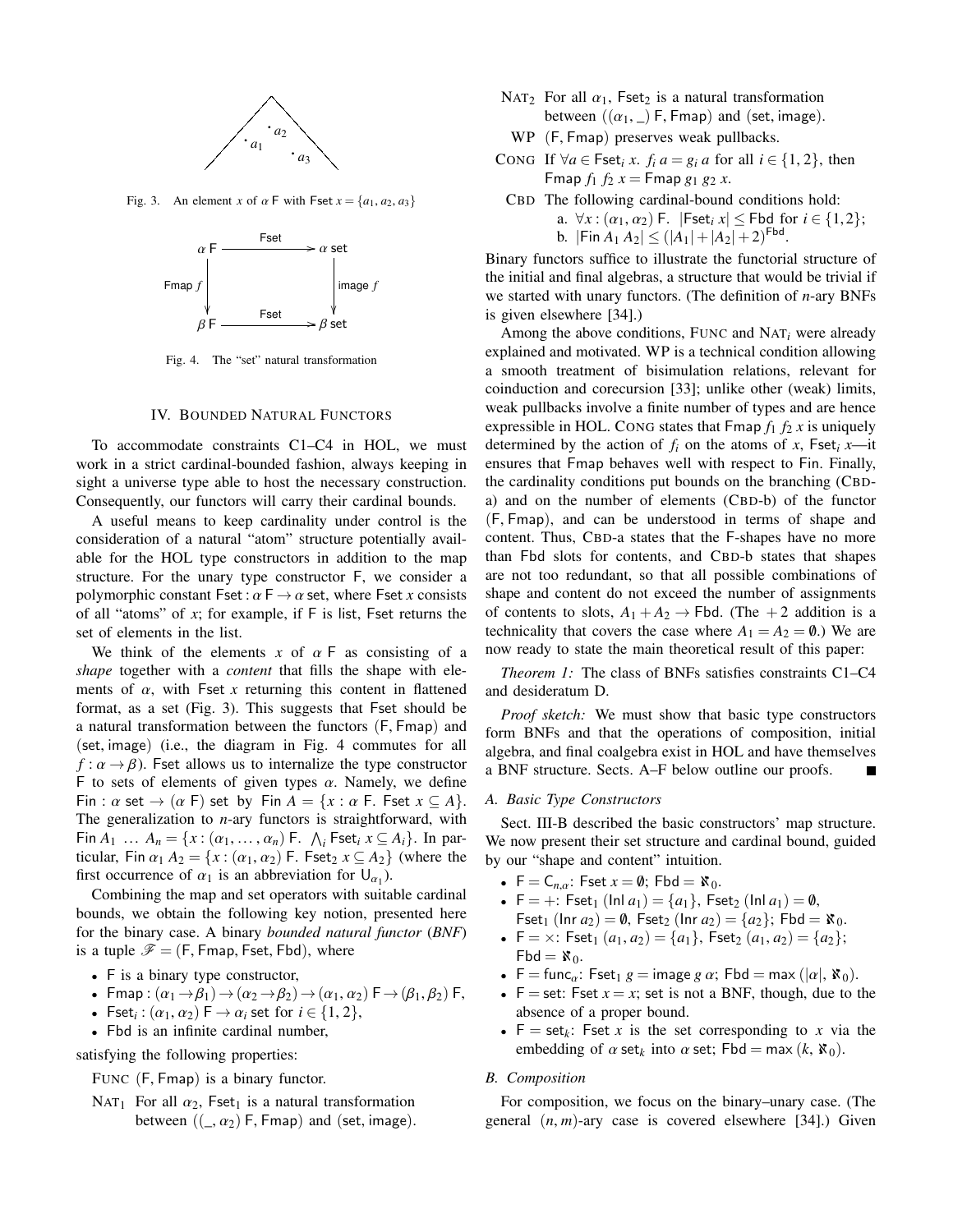unary BNFs  $\mathscr{F}_i = (F^i, Fmap^i, Fset^i, Fbd^i)$  with  $i \in \{1, 2\}$  and a binary BNF  $\mathscr{G} - (G, Gman, Gset, Gbd)$  their composition is a binary BNF  $\mathscr{G} = (G, G \cap \mathsf{G})$ , Gset, Gbd), their composition is the unary BNF  $\mathcal{H} = \mathcal{G} \circ (\mathcal{F}_1, \mathcal{F}_2)$  defined as follows:

- $(H, Hmap)$  is the functorial composition of  $(G, Gmap)$ with  $(F<sup>i</sup>, Fmap<sup>i</sup>)$ ; with  $(F^i, Fmap^i);$ <br>• Hset  $y = \bigcup_{x \in \text{Gset}_1 y} \text{Fset}^1 x \cup \bigcup_{x \in \text{Gset}_2 y} \text{Fset}^2 x;$
- 
- Hbd = Gbd  $*$  (Fbd<sup>1</sup> + Fbd<sup>2</sup>).

Although we seldom emphasize its role, composition is a pervasive auxiliary operation in interesting (co)datatype definitions. For example, the list-defining BNF  $(\alpha, \beta)$  F discussed in Sect. III-B is a composition of basic BNFs.

## *C. Relators*

A key insight due to Rutten [32] is that, thanks to WP, the functor (F, Fmap) has a natural extension to a *relator*, i.e., a functor on the category of types and binary relations, denoted  $\mathscr R$ . We can express the relator action of  $F$  as a polymorphic constant Frel :  $(\alpha_1 \times \alpha_2)$  set  $\rightarrow (\beta_1 \times \beta_2)$  set  $\rightarrow$  $((\alpha_1, \alpha_2) \ F \times (\beta_1, \beta_2) \ F)$  set defined as Frel  $\overline{Q}R = \{(\text{Fmap fst})\}$ fst *z*, Fmap snd snd *z*).  $z \in$  Fin  $QR$ .

For reasoning in HOL, it is convenient to take an alternative (equivalent) view of Frel, as an action on curried binary predicates Fpred :  $(\alpha_1 \rightarrow \alpha_2 \rightarrow \text{bool}) \rightarrow (\beta_1 \rightarrow \beta_2 \rightarrow \text{bool}) \rightarrow$  $(\alpha_1, \alpha_2) \to (\beta_1, \beta_2) \to \text{bool}$ . Fived  $\varphi \psi$  should be regarded as the *componentwise extension* of the predicates  $\varphi$  and  $\psi$ . For example:

- if *F* is the product functor, Fpred  $\varphi_1$   $\varphi_2$   $(a_1, a_2)$   $(b_1, b_2)$  $\Leftrightarrow$   $\varphi_1$  *a*<sub>1</sub> *b*<sub>1</sub> ∧  $\varphi_2$  *a*<sub>2</sub> *b*<sub>2</sub>;
- if *F* is the sum functor, Fpred  $\varphi_1 \varphi_2 a b \Leftrightarrow (\exists a_1 b_1, a =$ Inl *<sup>a</sup>*<sup>1</sup> <sup>∧</sup> *<sup>b</sup>* <sup>=</sup> Inl *<sup>b</sup>*<sup>1</sup> <sup>∧</sup> <sup>ϕ</sup><sup>1</sup> *<sup>a</sup>*<sup>1</sup> *<sup>b</sup>*1) <sup>∨</sup> (∃*a*<sup>2</sup> *<sup>b</sup>*2. *<sup>a</sup>* <sup>=</sup> Inr *<sup>a</sup>*<sup>2</sup> <sup>∧</sup> *<sup>b</sup>* <sup>=</sup> Inr *<sup>b</sup>*<sup>2</sup> <sup>∧</sup> <sup>ϕ</sup><sup>2</sup> *<sup>a</sup>*<sup>2</sup> *<sup>b</sup>*2).

#### *D. The Categories of (Co)algebras*

For this and the next two subsections, we fix a binary BNF  $\mathscr{F} = (F, Fmap, Fset, Fbd)$ . We first show how to construct in HOL the initial algebra (or, dually, the final coalgebra) on the second argument—that is, the minimal solution  $\alpha$  IF (or maximal solution  $\alpha$  JF) of the equation  $\alpha \cong (\beta, \alpha)$  F. The general constructions involve *n*  $(m+n)$ -ary BNFs  $\mathcal{F}^i$  with type constructors  $(\overline{\beta}, \overline{\alpha})$  F<sup>*i*</sup> and yield *n m*-ary BNFs  $\mathscr{I}^{\mathcal{F}^1}, \ldots, \mathscr{I}^{\mathcal{F}^n}$ <br>(or  $\mathscr{I}^{\mathcal{F}^1}$   $\mathscr{I}^{\mathcal{F}^n}$ ) with their type constructors of the form (or  $\mathscr{J}(\mathscr{F}^1, \ldots, \mathscr{J}(\mathscr{F}^n))$  with their type constructors of the form  $\overline{\beta}$  IF<sup>*i*</sup> (or  $\overline{\beta}$  JF<sup>*i*</sup>).<br>Abstractly the

Abstractly, the theories of algebras and of coalgebras are dual, allowing a unified treatment of the basic (co)algebraic concepts. However, since the category of types is not self-dual, concrete constructions are often specific to each.

We fix a type  $\beta$ . A  $(\beta$ -*)algebra* is a pair  $\mathscr{A} = (A, s)$  where

- $A: \alpha$  set is the *carrier set* of  $\mathscr A$  (and  $\alpha$  is the *underlying type* of  $\mathscr A$ ,
- *s* :  $(\beta, \alpha)$  F  $\rightarrow \alpha$  is the *structural function* of  $\mathcal{A}$ ,

such that *A* is *closed under s*, in that  $\forall x \in \text{Fin } \beta A$ . *s*  $x \in A$  (and thus we may regard *s* as a function *s* : Fin  $\beta A \rightarrow A$ ). Dually, a ( $\beta$ -)*coalgebra* is given by a pair  $(A : \alpha \text{ set}, s : \alpha \rightarrow (\beta, \alpha) \text{ F})$ such that  $\forall x \in A$ . *s*  $x \in \text{Fin } \beta A$ . Algebras form a category where morphisms  $f:(A_1, s_1) \rightarrow (A_2, s_2)$  are functions  $f: \alpha_1 \rightarrow$ 



Fig. 5. Algebra morphism (left) and coalgebra morphism (right)

 $\alpha_2$  such that the diagram on the left of Fig. 5 commutes, and dually for coalgebras and the diagram on the right.

In the category of algebras, we can form *products* of families of algebras having the same underlying type, the carrier set of the product being the product of the carrier sets of the components. Dually, we can form *sums* of families of coalgebras using sums of sets. An algebra  $\mathscr A$  is called *initial* if for all algebras  $\mathscr{A}'$  there exists a unique morphism  $f : \mathscr{A} \to \mathscr{A}'$ , and *weakly initial* if we omit the uniqueness requirement. Dually, a coalgebra is (*weakly*) *final* if it admits a (unique) morphism from any other coalgebra.

We are looking for a type constructor  $\beta$  IF (dually,  $\beta$  JF) and function fld :  $(\beta, \beta \mid F) \rightarrow \beta \mid F$  (dually, unf :  $\beta \mid F \rightarrow (\beta, \beta \mid F)$ ) such that the algebra  $(\beta \mid F, \text{fld})$  is initial (dually, the coalgebra  $(\beta$  JF, unf) is final).

Typically, such a (co)algebra is obtained in two phases:

- 1. Construction of a weakly initial algebra (weakly final coalgebra)  $\mathscr{C}$ .
- 2. Construction of an initial algebra (final coalgebra) as a subalgebra (quotient coalgebra) of  $\mathscr{C}$ .

The next two subsections describe the key aspects of these constructions in HOL, starting in each case with phase 2.

## *E. Initial Algebra*

*Initial algebra from weakly initial algebra:* Given an algebra  $\mathscr{A} = (A, s)$ , let  $M_s$  be the intersection of all sets *B* such that  $(B, s)$  is an algebra, and let  $\mathcal{M}(\mathcal{A})$ , the *minimal subalgebra* of  $\mathscr A$ , be  $(M_s, s)$ . It is obvious that there exists at most one morphism from  $\mathscr A(\mathscr A)$  to any other algebra. Then most one morphism from  $\mathcal{M}(\mathcal{A})$  to any other algebra. Then, given a weakly initial algebra  $\mathscr{C}$ , the desired initial  $\beta$ -algebra is its minimal subalgebra,  $\mathcal{M}(\mathcal{C})$ . Of course,  $\mathcal{M}(\mathcal{C})$  depends on  $\beta$  (which was fixed all along). Now  $\beta$  IF is introduced by a type definition, carving out the carrier set of  $\mathcal{M}(\mathscr{C})$  as a new type, and the folding map fld is defined by copying on β IF the structural map of  $\mathcal{M}(\mathcal{C})$  (so that in effect (β IF, fld) becomes isomorphic to  $\mathcal{M}(\mathcal{C})$ ).

*Construction of a weakly initial algebra:* This relies on a crucial lemma about the cardinality of minimal subalgebras, whose proof [34] employs the cardinality assumptions CBD.

*Lemma 2:* Let  $s : (\beta, \alpha) \to \alpha$ . Then  $|M_s| \leq (|\beta| + 2)^{\text{Suc Fbd}}$ <br>here Suc Ebd is the successor cardinal of Ebd) (where Suc Fbd is the successor cardinal of Fbd).

Let  $\Theta$  be the set of all algebras  $\mathscr A$  having as underlying type a type  $\gamma$  of sufficiently large cardinality,  $(|\beta| + 2)^{\text{Suc}\text{Fbd}}$ . The desired weakly initial algebra  $\mathscr C$  is the product of all algebras desired weakly initial algebra  $\mathscr C$  is the product of all algebras in Θ. Indeed, by Lemma 2, for any algebra  $\mathcal{B}$ , its minimal subalgebra  $\mathcal{M}(\mathcal{B})$  is isomorphic to one in  $\Theta$ , to which  $\mathcal C$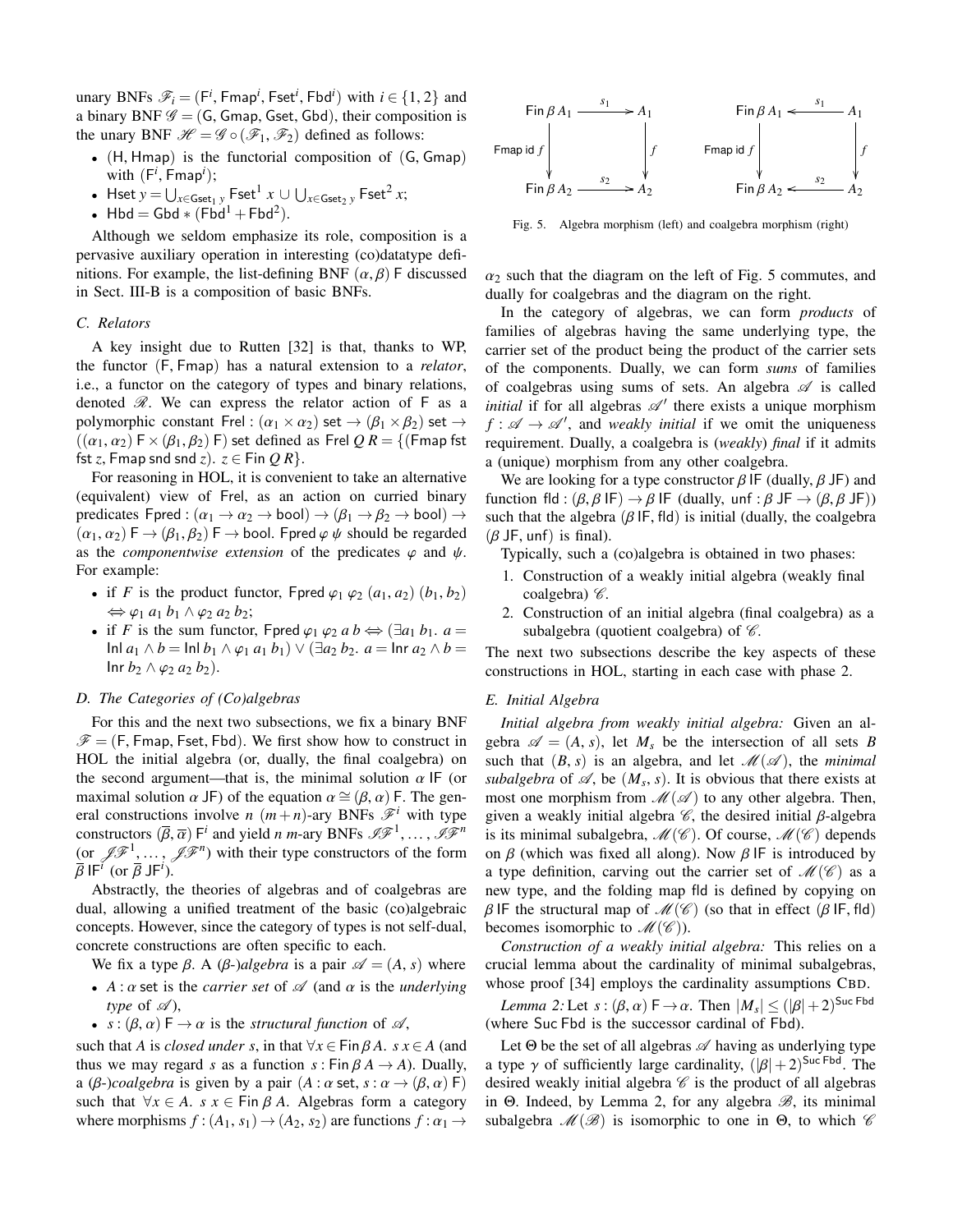

Fig. 6. Set structure for IF

has a projection morphism. This gives a morphism from  $\mathscr C$  to  $\mathcal{M}(\mathcal{B})$ , hence also one from  $\mathcal C$  to  $\mathcal B$ . We have thus proved:

*Prop.* 3:  $(\beta \mid \mathsf{F}, \mathsf{f} \mid \mathsf{d})$  is the initial  $\beta$ -algebra.

This yields an iterator iter :  $((\beta, \alpha) \mathsf{F} \to \alpha) \to \beta \mathsf{IF} \to \alpha$  such that iter  $s \circ \text{fld} = s \circ \text{Fmap}$  id (iter  $s$ ) (cf. Fig. 1).

*Structural induction:* The set structure Fset of a BNF not only plays an auxiliary role in the datatype constructions but also provides a simple means to *express induction abstractly, for arbitrary functors*. Since fld is a bijection, for any element  $b \in \beta$  IF there is a unique  $y \in (\beta, \beta \mid F)$  F such that  $b = f \mid d$  *y* this is an abstract version of case analysis. Then the inductive components of *b* are precisely the elements of  $\text{Fset}_2$  *y*, and we have the following induction principle:

*Prop.* 4: Let  $\varphi : \beta \models \rightarrow \text{bool}$  and assume  $\forall y$ . ( $\forall b \in \text{Fset}_2$  *y*.  $\varphi$ *b*)  $\Rightarrow \varphi$  (fld *y*). Then  $\forall b$ .  $\varphi$ *b*.

For  $F = \text{unit} + \beta \times \alpha$  with IF = list (cf. Sect. III-B), the above is equivalent to the familiar induction principle.

*BNF structure:* It is standard to define a functorial structure for the initial algebra: IFmap  $f =$  iter (fld  $\circ$  Fmap  $f$  id). As for the set structure, consider  $b \in \beta$  IF. Intuitively, IFset *b* should contain all the Fset<sub>1</sub> atoms of *b*, then the Fset<sub>1</sub> atoms of its inductive components, and so on, iteratively. Moreover, as we have seen, delving into the inductive components is achieved by means of  $Fset_2$ . We are led to define IFset as iter collect, i.e., as the unique function making the Fig. 6 diagram commute, where collect  $a = \text{Fset}_1 a \cup \bigcup \text{Fset}_2 a$ .

*Prop. 5:* (IF, IFmap, IFset,  $2^{\text{Fbd}}$ ) is a BNF.

As a BNF, IF is also a relator (Sect. C). Importantly for modular reasoning, we can express IFpred directly in terms of Fpred. IFpred is characterized by the recursive equation IFpred  $\varphi$  (fld *x*<sub>1</sub>) (fld *x*<sub>2</sub>)  $\Leftrightarrow$  Fpred  $\varphi$  (IFpred  $\varphi$ ) *x*<sub>1</sub> *x*<sub>2</sub>. For the list functor, the above equation expands to four equations that follow the relator structure of the component functors (unit,  $+$ , and  $\times$ ), revealing list pred  $\varphi$  as the componentwise extension of the predicate  $\varphi$ :

- list\_pred  $\varphi$  Nil Nil  $\Leftrightarrow$  True;
- list\_pred  $\varphi$  Nil (Cons *b bs*)  $\Leftrightarrow$  False;
- list pred  $\varphi$  (Cons *a as*) Nil  $\Leftrightarrow$  False;
- list\_pred  $\varphi$  (Cons *a as*) (Cons *b bs*)  $\Leftrightarrow$  $\varphi$  *a b*  $\wedge$  list pred  $\varphi$  *as bs.*

## *F. Final Coalgebra*

*Final coalgebra from weakly final coalgebra:* This follows by the standard coalgebraic theory of bisimulation relations [33]. A bisimulation on a coalgebra  $\mathscr{A} = (A, s)$  is a relation





 $R \subseteq A \times A$  such that  $\forall (a, b) \in R$ .  $\exists z \in F$  in  $\beta R$ . Fmap id fst  $z =$ *s a* ∧ Fmap id snd  $z = s b$ , i.e., such that in Fig. 7 (left) there exists a function along the dashed arrow making the two diagrams commute. This abstract concept covers the natural ad hoc notions of bisimulation for concrete functors [33]. A bisimulation *R* is effectively an endomorphism on *A* in the types-and-relations category  $\mathscr R$  such that  $(a, b) \in R$  implies  $(s \, a, s \, b) \in$  Frel Id *R*—Fig. 7 (right). Hence composition of bisimulations is a bisimulation, and so it follows easily that the largest bisimulation  $LB(\mathscr{A})$  on a coalgebra  $\mathscr A$  is an equivalence relation, and that the resulting quotient coalgebra  $\mathscr{A}/_{LB}(\mathscr{A})$  has the property that any coalgebra has at most one morphism to it.

Now let  $\mathscr C$  be a weakly final coalgebra. By the above discussion, via an argument dual to the corresponding one for algebras, we have  $\mathscr{C}/_{LB(\mathscr{C})}$  final and based on it we define the desired type  $\beta$  JF and its unfolding bijection unf.

*Construction of a weakly final coalgebra:* The abstract construction indicated in Rutten [33], as the sum of all coalgebras over a sufficiently large type (roughly dual to our weakly initial algebra construction), is possible in HOL thanks to our cardinality provisos. However, a more concrete construction gives us a better grip on cardinality, allowing us to check the BNF properties for the resulting coalgebra.

To lighten the presentation, we identify sets with types for example, we allow ourselves to apply type constructors such as list to sets. Given a prefix-closed subset *Kl* of Fbd list and  $kl \in Kl$ , we let  $Br_{Kl,kl}$ , the set of *Kl-branches of kl*, be  ${k, k \in \mathbb{Q} \mid k} \in K l$ , where  $\Theta$  denotes list concatenation and [*k*] the *k*-singleton list. We define an Fbd*-tree* to be a pair  $(Kl, lab)$ , where  $Kl \subseteq$  Fbd list is prefix-closed and  $lab : Kl \rightarrow$ Fin β Fbd is such that  $\forall kl \in Kl$ . Fset<sub>2</sub> (*lab kl*) = Br<sub>*Kl kl*</sub>. Thus, Fbd-trees are at most Fbd-branching trees labeled as follows: Every node is labeled with an element of Fin  $\beta$  Fbd whose set of second-argument atoms consists of precisely the node's emerging branches. Let *C* be the set of Fbd-trees. Given  $(Kl, lab) \in C$ , we define  $\text{sub}_{(Kl, lab)}$ :  $\{k, [k] \in Kl\} \rightarrow C$  to send each k to the immediate k-subtree of  $(Kl, lab)$  more precisely each *<sup>k</sup>* to the immediate *<sup>k</sup>*-subtree of (*Kl*, *lab*), more precisely,  $\mathbf{Sub}_{(Kl,lab)} k = (Kl', lab'), \text{ where } Kl' = \{kl'. [k] \otimes kl' \in Kl\} \text{ and } \mathbf{Sub}' \cdot Kl' \rightarrow \text{Ein } B \in \text{End} \text{ is defined by } lab' \cdot kl' - lab([k] \otimes kl')$  $lab' : Kl' \rightarrow Fin \beta$  Fbd is defined by  $lab' kl' = lab ([k] \mathcal{Q} kl')$ .<br>The set C can be naturally organized as a coalgebra  $\mathcal{L} \rightarrow$ 

The set *C* can be naturally organized as a coalgebra  $\mathcal{C} =$  $(C, s)$  defining  $s(Kl, lab)$  = Fmap id sub $(Kl, lab)$  (*lab* Nil). Thus,<br> $s(Kl, lab)$  operates on  $(Kl, lab)$ 's root label *lab* Nil, substitut*<sup>s</sup>* (*Kl*, *lab*) operates on (*Kl*, *lab*)'s root label *lab* Nil, substituting in its shape the immediate subtrees for the contents. Then  $\mathscr C$  is shown to be a weakly final coalgebra by roughly the following argument. For each element  $a$  in a coalgebra  $(A, t)$ , we define its behavior tree by iterating the unfolding of *a*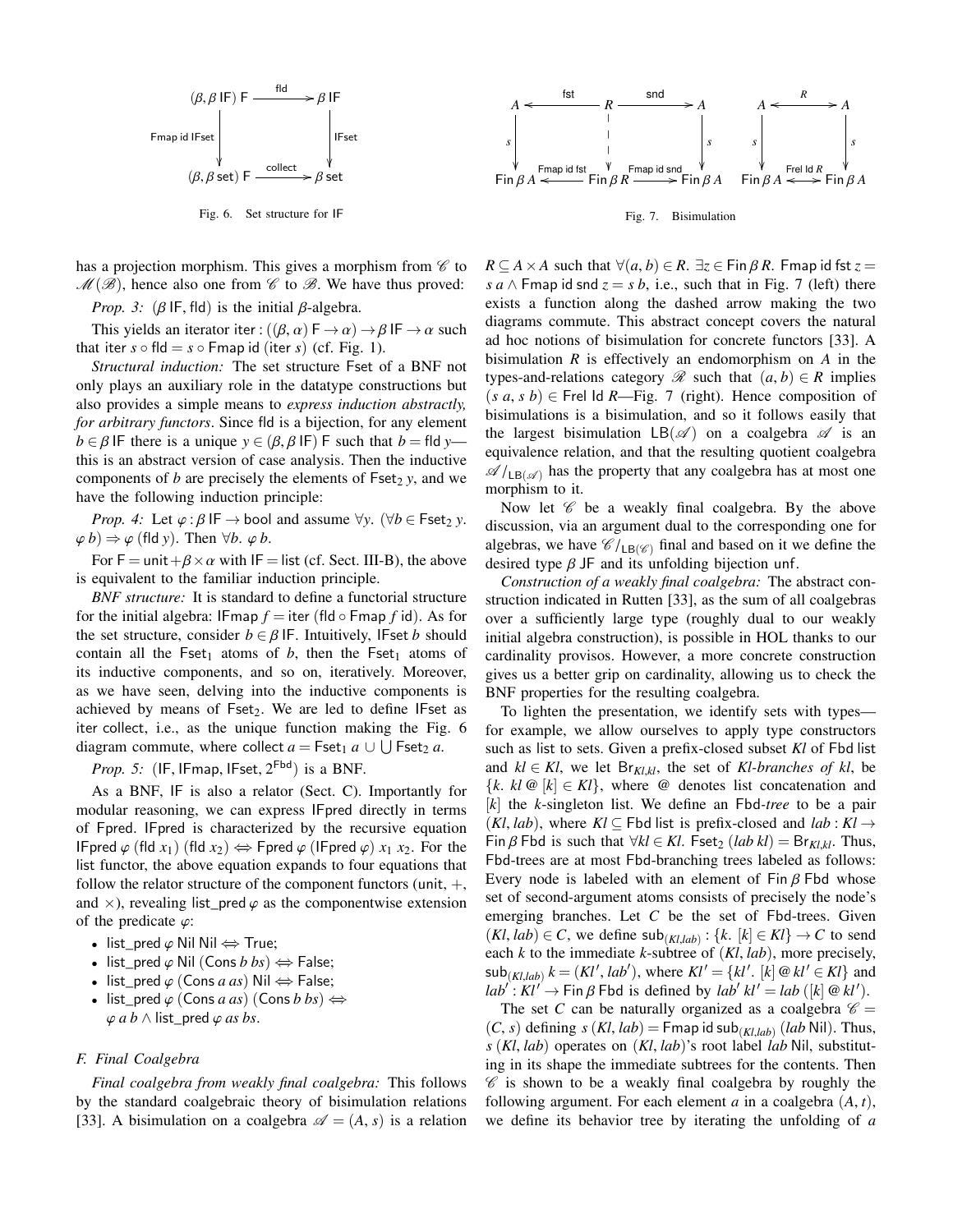according to *t*—first *t a*, then *t b* for all  $b \in \text{Fset}_2$  (*t a*), and so on. Thanks to CBD-a, such trees are at most Fbd-branching, hence representable in *C*. We have thus proved:

*Prop.* 6:  $(\beta \text{ JF}, \text{unf})$  is the final  $\beta$ -coalgebra.

This yields a coiterator coiter :  $(\alpha \rightarrow (\beta, \alpha) \mathsf{F}) \rightarrow \alpha \rightarrow \beta \mathsf{J} \mathsf{F}$ such that unf (coiter  $s$ ) = Fmap id (coiter  $s$ )  $\circ$  *s* (cf. Fig. 2).

*Structural coinduction:* Since  $LB(\mathscr{C})$  is the greatest bisimulation on  $\mathscr{C}$ , it follows that Id is the greatest bisimulation on the quotient coalgebra  $\mathcal{C}/_{\text{LB}}(\mathcal{C})$ . This gives us the following<br>coinduction principle on  $(\mathcal{R} \mid \text{E} \mid \text{unf})$  (which is a copy of coinduction principle on  $(\beta \text{ JF}, \text{unf})$  (which is a copy of  $\mathcal{C}/_{LB(\mathcal{C})}$ : If *R* is a bisimulation relation, then  $R \subseteq$  Id. Viewing bisimulations via the relator structure (cf. Fig. 7, left) and bisimulations via the relator structure (cf. Fig. 7, left) and using the predicate notation, we can rephrase the coinduction principle as follows:

*Prop.* 7: Let  $\varphi : \beta \cup F \rightarrow \beta \cup F \rightarrow \text{bool}$  and assume  $\forall a \, b. \ \varphi \, a \, b \Rightarrow \mathsf{Fpred} \, \mathsf{Eq} \varphi \, (\text{unf } a) \, (\text{unf } b) \, (\text{where } \mathsf{Eq} : \beta \to \beta \to \mathsf{F} \, \text{or} \, \mathsf{F} \, \text{or} \, \mathsf{F} \, \text{or} \, \mathsf{F} \, \text{or} \, \mathsf{F} \, \text{or} \, \mathsf{F} \, \text{or} \, \mathsf{F} \, \text{or} \, \mathsf{F} \, \text{or} \, \mathsf{F} \, \text{or} \, \mathsf{F}$ bool is the equality predicate). Then  $\forall a \, b$ .  $\varphi \, a \, b \Rightarrow a = b$ .

*BNF structure:* The functorial structure of the final coalgebra is standard: JFmap  $f =$  coiter (Fmap  $f$  id  $\circ$  unf). Moreover, JFset can be defined by collecting all the Fset<sub>1</sub> results of repeated unfolding, namely JFset  $a = \bigcup_{i \in \text{nat}}$  collect<sub>*i,a*</sub>, where collect<sub>*i*,*a*</sub> is defined recursively on *i* as follows: collect<sub>0,*a*</sub> =  $\emptyset$ ;  $\text{collect}_{i+1,a} = \text{Fset}_1 \text{ (unf } a) \cup \bigcup \{\text{collect}_{i,b}, b \in \text{Fset}_2 \text{ (unf } a)\}.$ <br>Similarly to IEpred, the relator, IEpred, can be described in Similarly to IFpred, the relator JFpred can be described in terms of Fpred, by JFpred  $\varphi$  *a*<sub>1</sub> *a*<sub>2</sub>  $\Leftrightarrow$  Fpred  $\varphi$  (JFpred  $\varphi$ )  $(unf a<sub>1</sub>)$   $(unf a<sub>2</sub>)$ .

*Prop. 8:* (JF, JFmap, JFset, Fbd<sup>Fbd</sup>) is a BNF.

## V. DEFINITIONAL PACKAGE

The results in this paper are formalized in Isabelle/HOL and implemented in ML as a prototypical definitional package, together with a few examples of applications. This development is publicly available [35].

## *A. Implementation*

Our constructions require a theory of cardinals in HOL, including cardinal arithmetic and regular cardinals. Simple type theory does not cater for ordinals as a canonical collection of well-orders, a very convenient concept for the standard theory of cardinals. Therefore, we work with well-orders directly, dispersed polymorphically over types, with cardinals defined as well-orders minimal with respect to initial-segment embeddings. This theory and its challenges are presented separately [31].

With the new (co)datatype package, users define (co)datatypes using an intuitive high-level specification syntax; internally, the package ensures that each specification corresponds to a BNF, defines the (co)datatype, and proves that the result is itself a BNF. More specifically, each BNF is represented by an ML record consisting of the polymorphic constants and their properties as proved theorems, stored in Isabelle's theory database [39, §4.1]. The basic BNFs for unit,  $+$ ,  $\times$ ,  $func_{\alpha}$ , fset, countable sets, and finite multisets are constructed in user space, as they do not require ML; users can register custom BNFs (e.g., for various other non-free constructors) in the same way.

In the simple (nonmutual) case, the package parses the righthand side of a (co)datatype specification as a composition  $\mathscr F$ of already defined BNFs and proves that the result forms a BNF as in Sect. IV-B. Then the package defines the initial algebra or final coalgebra for  $\mathscr F$  and establishes automatically their characteristic theorems (for (co)recursion, (co)induction, etc.) and BNF structure as in Sect. IV-E or IV-F. All work is performed by dedicated Isabelle tactics, whose running time is independent of the amount of nesting (unlike for the Melham– Gunter approach).

# *B. Example*

We demonstrate the definitional package on the type of finitely branching trees of possibly infinite depth [35]:

datatype 
$$
\alpha
$$
 list = Nil | Cons  $\alpha$  (a list)  
coefficients are a line. Note that  $\alpha$  (a list)

$$
\verb+codattype+ \alpha tree_{\textsf{I}} = \textsf{Node}\,(\textsf{lab:}\,\alpha)\,(\textsf{sub:}\,(\alpha\,\textsf{tree}_{\textsf{I}})\,\textsf{list})
$$

codatatype  $\alpha$  tree<sub>I</sub> = Node (lab:  $\alpha$ ) (sub: ( $\alpha$  tree<sub>I</sub>)list)<br>The declaration syntax allows named selectors (lab and sub) and constructors (Node).

The command derives the expected characteristic theorems for  $\alpha$  tree<sub>1</sub>, including the coinduction rule

$$
\frac{\varphi xy}{\forall a b. \varphi a b \Rightarrow \text{ lab } a = \text{lab } b \land \text{list\_pred } \varphi (\text{sub } a) (\text{sub } b)}{x = y}
$$

where list\_pred  $\varphi$  is the componentwise extension of  $\varphi$  to lists (Sect. IV-E). Corecursive (coiterative) functions can be defined using a convenient syntax; for example, tree reversal is specified below in terms of map and rev on lists:

$$
corec\;trev\;where
$$
\n
$$
lab\; (trev\;t) = lab\;t
$$
\n
$$
sub\; (trev\;t) = rev\; (map\;trev\; (sub\;t))
$$

Using the tree coinduction rule and Isabelle's automation, we can prove the following lemma with a one-line proof:

lemma trev  $(\text{trev } t) = t$ 

The (co)datatype package interacts seamlessly with the existing infrastructure for reasoning about (co)inductive predicates (defined via Knaster–Tarski), as illustrated by the following proof of König's lemma for  $\alpha$  tree<sub>1</sub>. We first need a stream type to represent infinite paths in a tree: stream type to represent infinite paths in a tree:

```
codatatype \alpha strm = SCons (hd: \alpha) (tl: \alpha strm)
```
The existing coinductive package allows us to define the notions of an infinite tree and a proper path in a tree as the greatest predicates satisfying the equations infinite  $t \Leftrightarrow$  $(\exists u \in \text{set} (\text{sub } t)$ . infinite *u*) and proper path  $p \neq \emptyset$  hd  $p =$ lab *<sup>t</sup>* <sup>∧</sup> (∃*<sup>u</sup>* <sup>∈</sup> set (sub *<sup>t</sup>*). proper\_path (tl *<sup>p</sup>*) *<sup>u</sup>*). The corecursive function wpath uses Hilbert choice  $(\varepsilon)$  to return a witness infinite path:

```
corec wpath where
hd (wpath t) = lab t
```
tl (wpath  $t$ ) = wpath ( $\varepsilon u$ .  $u \in$  set (sub  $t$ )  $\wedge$  infinite  $u$ )

We can then prove the desired lemma by coinduction:

lemma infinite  $t \Rightarrow$  proper path (wpath *t*) *t*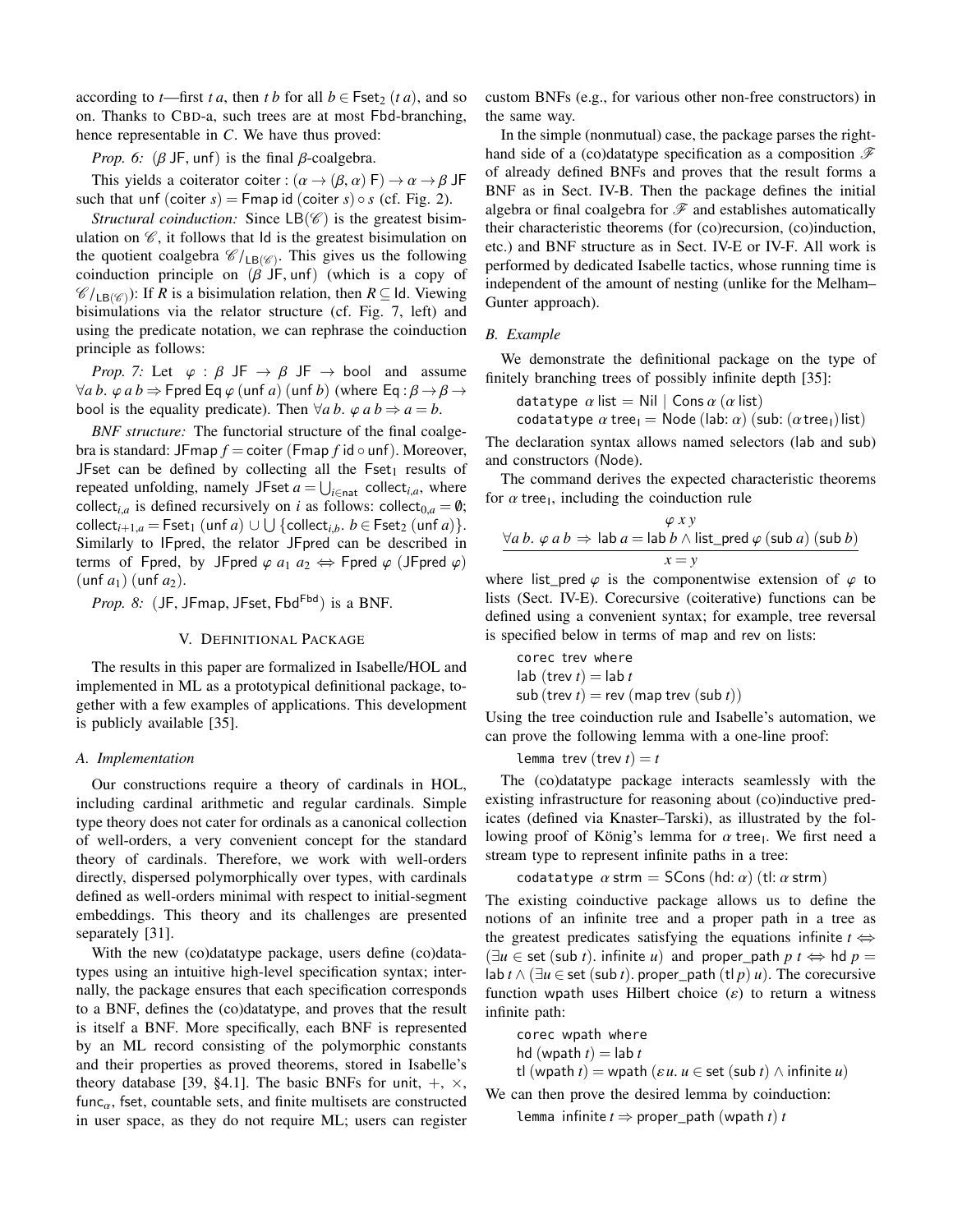#### VI. FURTHER RELATED WORK

Interactive theorem provers include various mechanisms for introducing new types, whether primitive (intrinsic), axiomatic, or definitional [7, p. 3]. In the world of HOL, the primitive type definition mechanism (Sect. II) and the datatype package (Sect. III-A) are the most widely used, but there are many others. Homeier [20] developed a package to define quotient types in HOL4, now ported to Isabelle [24]. Nominal Isabelle [36] extends HOL with infrastructure for reasoning about datatypes containing name binders; Urban is rebasing it on the quotient package, possibly in unison with our (co)datatype package to capitalize on the support for non-free constructors. HOLCF, a HOL library for domain theory, has long included an axiomatic package for defining (co)recursive domains; Huffman [23] recast it into a purely definitional package, based on a large enough universal domain (a useful simplification that unfortunately is not available for general HOL datatypes). The package combines many of the categorical ideas present in our work, notably the modular mixture of recursion via enriched type constructors. Some ideas have yet to be automated in a definitional package: Völker [37] sketches a categorical approach to datatypes that prefigures our work; Vos and Swierstra [38] elaborate an ad hoc construction for recursion through finite sets; and Paulson [29] designed building blocks for codatatypes.

PVS, whose logic is a simple type theory extended with dependent types and subtyping (but without polymorphism), provides monolithic axiomatic packages for datatypes [28] and codatatypes [12]. Hensel and Jacobs [18] illustrate the categorical approach to (co)datatypes in PVS by axiomatic declarations of various flavors of trees (including our tree $_F$ and tree<sub>1</sub>) with associated (co)iterators and proof principles.  $HOL<sub>ω</sub>$ , which extends HOL4 with higher-rank polymorphism, provides a safe primitive for introducing abstractly specified types [21]. Isabelle/ZF, based on ZFC, reduces (co)datatypes to (co)inductive predicates [30], with no support for mixed (co)recursion; for codatatypes, it relies on a concrete, definitional treatment of non-well-founded objects. In Agda and Coq, (co)datatypes are built into the underlying calculus. Mixed (co)recursion is possible [8] but not the combination with non-free types.

# VII. CONCLUSION

We presented a theoretical framework for defining types in higher-order logic. The framework relies on the abstract notion of a bounded natural functor (BNF), consisting of a type constructor plus further categorical structure. BNFs are closed under composition and (co)algebraic fixpoints, providing all the necessary ingredients to define (co)datatypes. The solution is foundational: The characteristic (co)datatype theorems are derived from an internal construction, rather than stated as axioms. Unlike the traditional Melham–Gunter approach, our solution is also fully compositional, enabling mutual and nested (co)recursion involving arbitrary combinations of datatypes, codatatypes, and custom BNFs.

There is a large body of previous work on (co)datatypes as (co)algebras in category theory. Our main contribution has been to adapt this work to achieve compatibility with HOL's type system. Our ideas are implemented in a prototypical definitional package for Isabelle/HOL. The package is expected to be included in the next official release of the theorem prover, making Isabelle the first HOL-based prover with general support for codatatypes and thereby addressing a frequent request from users, helping Isabelle become an attractive vehicle for formalizations of infinite systems.

After implementing the original datatype package for Isabelle, Berghofer and Wenzel [7] suggested three areas for future work: codatatypes, non-freely generated types, and composition of definitional packages. Thirteen years later, their vision is very close to a full materialization. Although we focused on Isabelle, our approach is equally applicable to the other HOL-based theorem provers, such as HOL4 [10], HOL Light [16], and ProofPower–HOL [4].

Methodologically, we found that category theory helped us develop intuitions about the types of HOL, recasting them as richly structured objects rather than mere collections of elements. As a continuation of this program, we want to dispel the myth that parametricity is inapplicable to HOL by extending BNF-like structures with a parametricity predicate and exploiting their relator nature. We also intend to transfer further category theory insight, such as the (co)induction mixture of Hensel, Hermida, and Jacobs [18], [19], to the world of theorem provers.

*Acknowledgment:* We thank Tobias Nipkow for encouraging this work, Brian Huffman and Christian Urban for their advice regarding Isabelle package writing, Florian Haftmann, Andreas Lochbihler, and Makarius Wenzel for inspiring discussions, and finally Elsa Gunter and Mark Summerfield for feedback on drafts of this paper. The research was supported by the project Security Type Systems and Deduction (grant Ni 491/13-1) as part of the program Reliably Secure Software Systems  $(RS<sup>3</sup>,$ Priority Program 1496) of the Deutsche Forschungsgemeinschaft (DFG). The third author was supported by the DFG project Quis Custodiet (grant Ni 491/11-2).

#### **REFERENCES**

- [1] M. Abbott, T. Altenkirch, and N. Ghani. Containers: Constructing
- strictly positive types. *Theor. Comput. Sci.*, 342(1):3–27, 2005. [2] P. Aczel and N. P. Mendler. A final coalgebra theorem. In *CTCS '89*, vol. 389 of *LNCS*, pp. 357–365. Springer, 1989.
- [3] T. Altenkirch and P. Morris. Indexed containers. In *LICS 2009*, pp. 277–285, 2009.
- [4] R. D. Arthan. Some mathematical case studies in ProofPower–HOL. In *TPHOLs 2004 (Emerging Trends)*, pp. 1–16, 2004.
- [5] M. Barr. Terminal coalgebras in well-founded set theory. *Theor. Comput. Sci.*, 114(2):299–315, 1993.
- [6] M. Barr. Additions and corrections to "Terminal coalgebras in well-founded set theory." *Theor. Comput. Sci.*, 124:189–192, 1994.
- [7] S. Berghofer and M. Wenzel. Inductive datatypes in HOL—Lessons learned in formal-logic engineering. In *TPHOLs '99*, vol. 1690 of *LNCS*, pp. 19–36, 1999.
- [8] Y. Bertot. Filters on coinductive streams, an application to Eratosthenes' sieve. In *TLCA '05*, pp. 102–115, 2005.
- [9] A. Church. A formulation of the simple theory of types. *J. Symb. Logic*, 5(2):56–68, 1940.